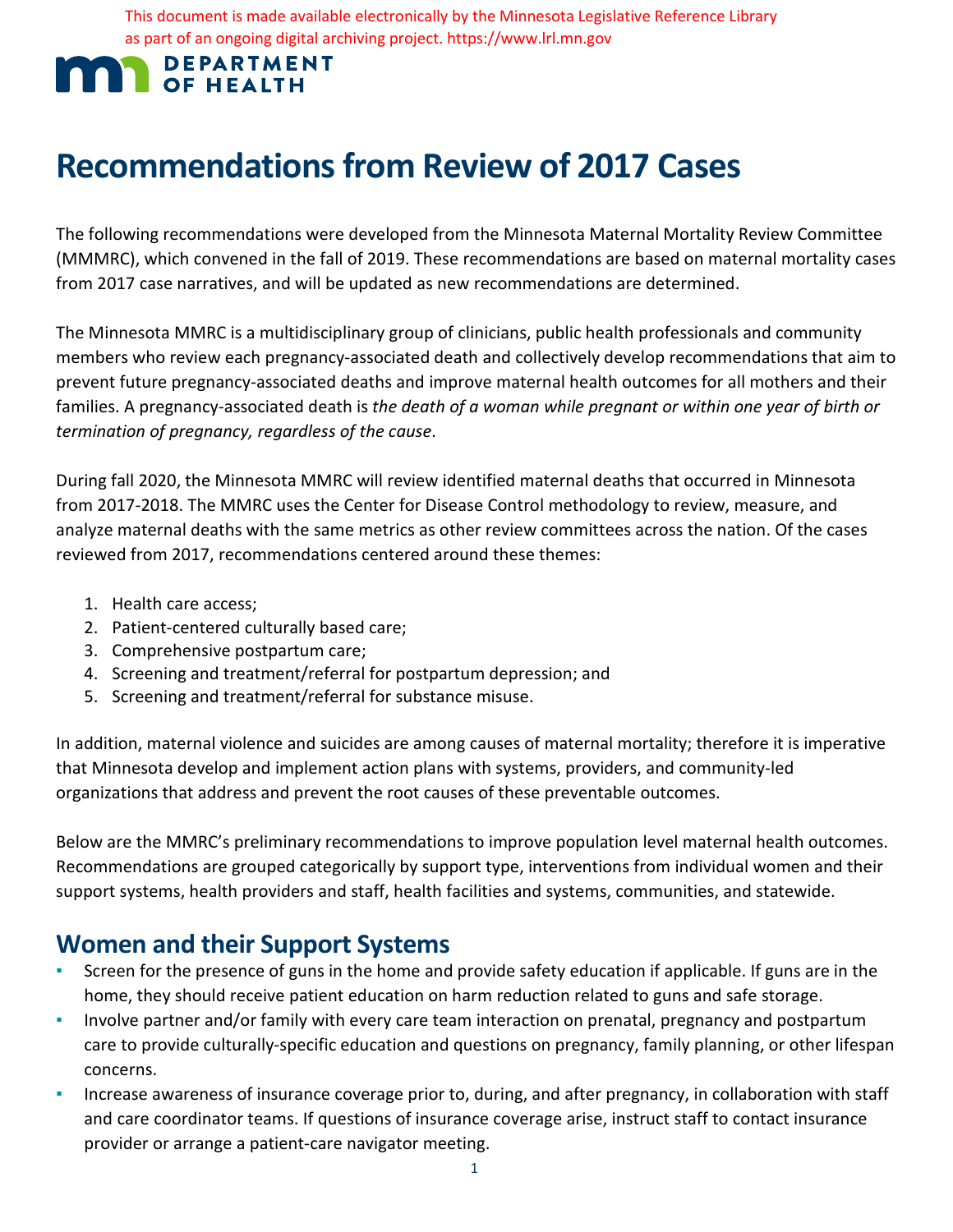- **•** Partner with women to find pregnancy resources that fit the women's needs such as prenatal groups, birthing classes, or other community driven groups that support pregnant or parenting mothers.
- **·** Provide information on available options in maternal health care such as doulas, birth centers, and community health workers.
- symptoms of possible overdose and access to education on Narcan use. **•** Provide women and family/friends of women with an opiate use disorder with information on signs and

# **Health Care Staff**

- comprehensive care of the mother, including identification and review of health history, pregnancy risk factors, prenatal care, birth, and postpartum issues to improve communication with maternal patients and Improve care team communication and continuity of care for each patient over the course of the pregnancy and postpartum period. Providers and the care team should maintain clear coordination for address all concerns during provider interactions.
- Recognize, screen, and refer all women of childbearing age for 1) intimate partner violence, 2) gun safety screening, 3) postpartum depression, and 4) substance misuse.
- ▪ Educate provider teams on tools available for patients onsite, in network, or community organizations to coordinate referral process for needs outside of medical care. Embed a follow-up system with programs such as family home visitors, care coordinators, or social work consults.
- **EXECT** All women of childbearing age should be screened for the presence of guns in the home. If guns are present, educate patient on harm reduction and safe storage.
- Assess all women for reproductive life course planning, family planning, and education on contraception.
- Provide access and use of interpretive services for mothers and family members.
- **E** Encourage culturally competent quality interventions to address disparities and achieve equitable care.

#### **Facility**

- ▪ Train all staff (providers and house staff) on implicit bias and care across cultures. Embed strategies to improve policy, patient care, and systems changes to address inequitable practices. Recommend shared decision making through provider care to encourage listening to the concerns of mothers and their families/support members.
- obstetric report with narrative notes to allow all providers to understand full clinical picture, using **•** Provide detailed documentation of hospital events including timelines, medications, referrals, and communication to improve identification of clinical concerns throughout care. Develop a comprehensive continuity of care in practice.
- Discuss postpartum care options while in hospital: 1) screen and evaluate mothers, 2) provide education, 3) share available resources after discharge such as home visiting care, and 4) schedule follow-up visit.
- provides support, and educates other staff and women on mental health; within nurses, hospitals, clinics Invest in mental health champions: individual staff or teams who take action to increase awareness, and, community locations as resources for mothers and families.
- **•** Implement smart sets in practice (staff training and electronic health records) to identify early warning signs for clinical deterioration. Apply in practice protocols to address maternal morbidity such as sepsis,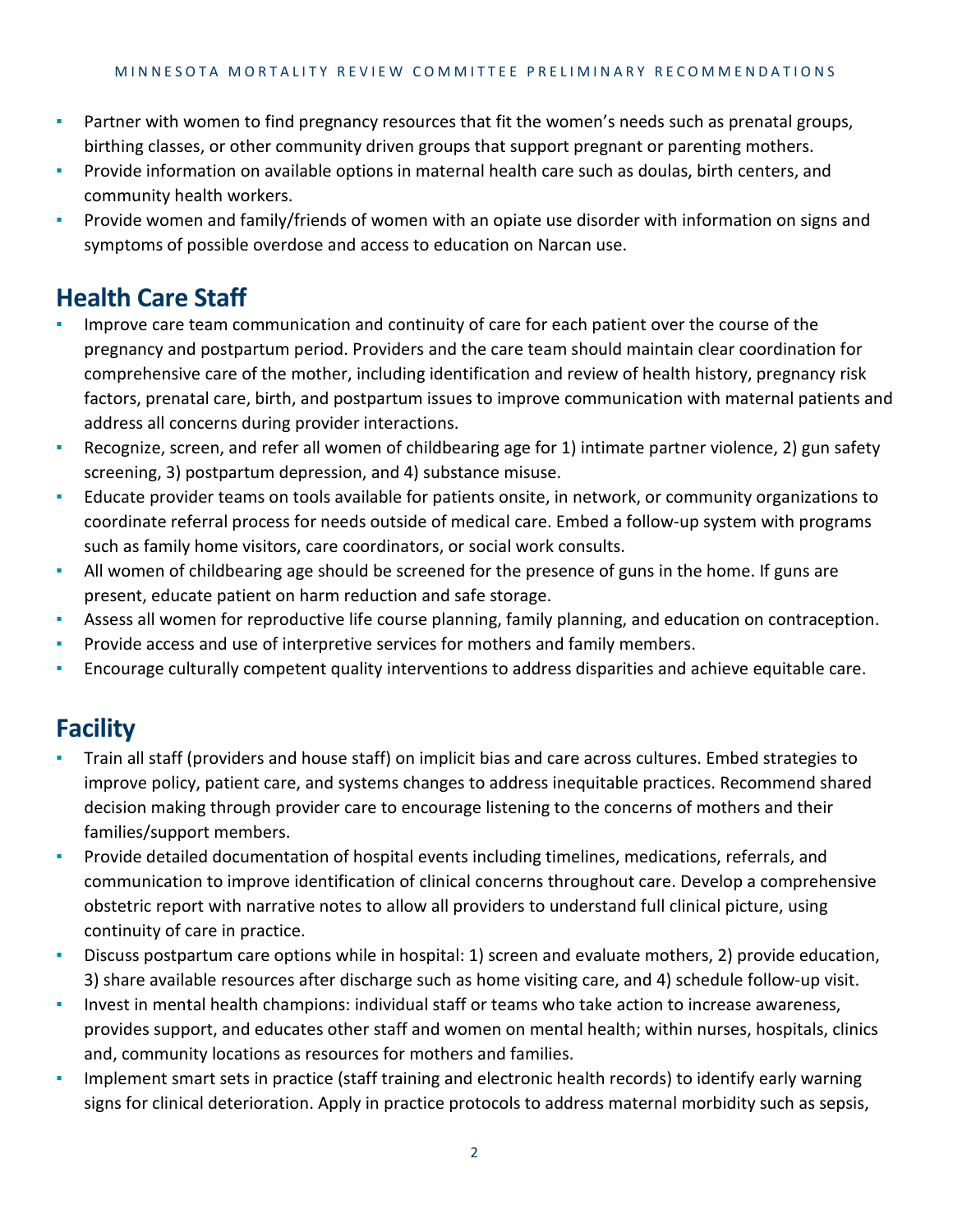hemorrhage, embolism, and postpartum care. Evaluate application in rural hospitals, such as regional and critical access locations, as well as emergency departments.

### **System**

- providers. Increase funding, providers, and group programs developed to improve mental wellbeing. Allow opportunity for community members to lead groups, and develop programming to fit the needs and Increase maternal mental health programs and opportunities for training community members and strengths of their mothers and families.
- women to focus on mental health and wellbeing. ▪ Develop systems to model maternal wrap-around care to reach patients with timely communication with patients/support family to attend next scheduled visit. Integrate care models for pregnant and postpartum
- ▪ Prioritize care processes during the "4th trimester" (postpartum period) throughout systems to elevate critical time for mother's health by 1) screening by emergency department, obstetrics, and family practice providers, and 2) connecting with doula, home visiting, community health workers to address maternal needs, questions, or referrals.
- **E** Ensure access to Narcan in communities, along with proper training and education. Education should be addressed at all of the patient's touch points (community members, pharmacy, law enforcement, health providers, etc.).

# **Community/Policy**

- Expand Medicaid (MA) for up to a year postpartum. Embed evidence-based strategies, such as Strong Start, aimed to reduce preterm births and improve outcomes for pregnant women.
- **Embed home service models with a reimbursement plan for systems to provide community health** workers, visiting nurses, and doulas during prenatal/pregnancy/postpartum.
- ▪ Strengthen healthcare with a workforce that reflects patients' communities through innovative strategies that invest to mentor younger generations.
- **·** Invest in programs that diversify workforce, particularly programs for healthcare workers. Increase resources and programs for providers of color, indigenous practice, and traditional medicine into pregnancy practices and women's health.
- **Improve and expand management for mental health services and substance use treatment programming** for women of childbearing age. Link with treatment networks and case management for families using a community-based approach.
- Increase awareness in the general population and health networks for insurance eligibility and access to services with an emphasis on translation services/resources and connecting rural and urban communities.
- using substances may not seek prenatal or postpartum treatment with the fear of being reported by Review controlled substance reporting laws in Minnesota. Due to some of these reporting laws, women providers.
- [Safety](https://www.acog.org/-/media/Statements-of-Policy/Public/90GunViolenceSafety2019.pdf?dmc=1&ts=20200124T2026479437)*.* This statement is supported by the review committee and is based on an evidence-based, public **·** The American College of Obstetricians and Gynecologists (ACOG) issued a statement on Gun Violence and health approach to gun violence. Recommendations include: routine screening for intimate partner